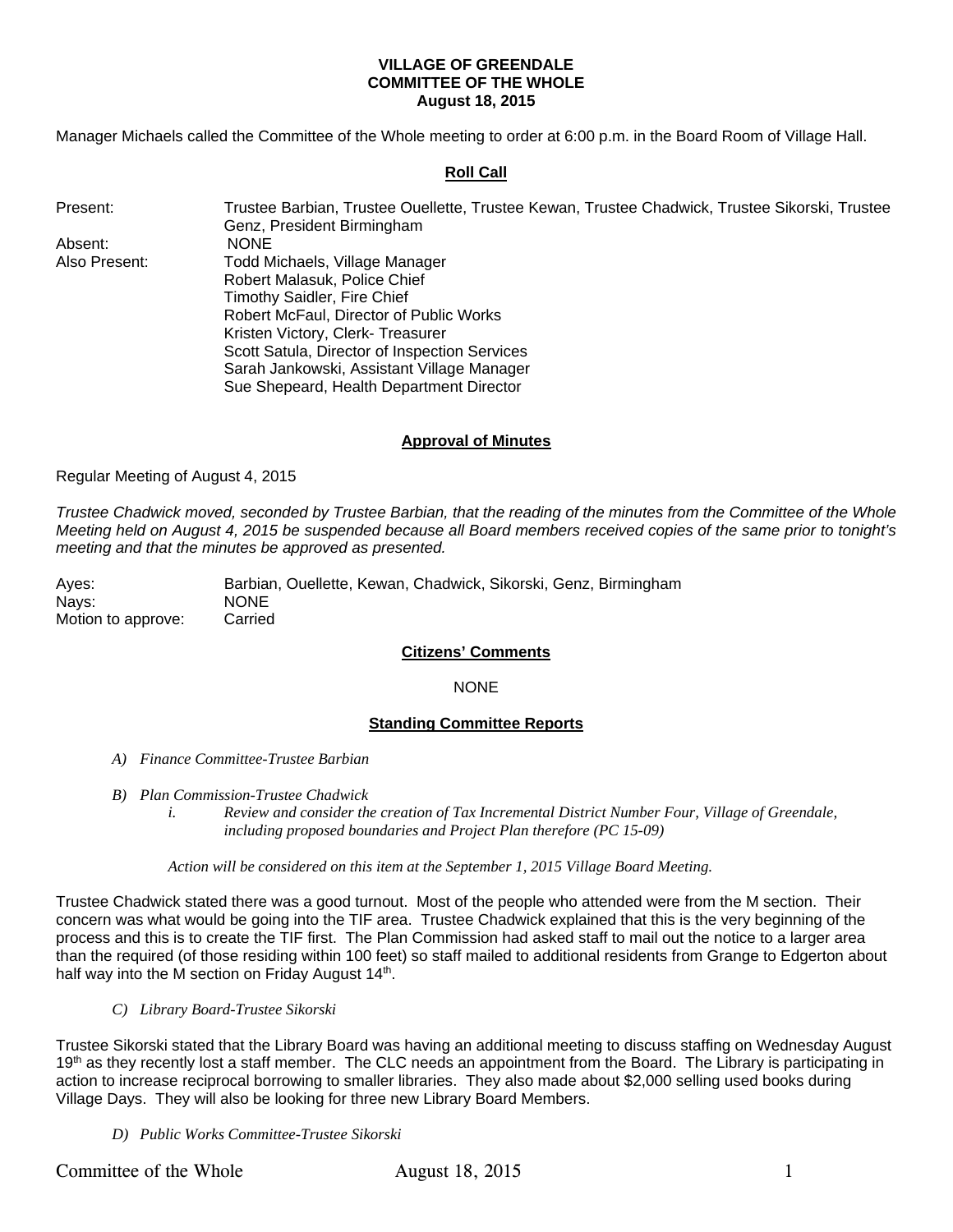### NONE

*E) Board of Health-Trustee Genz* 

Trustee Genz reported this has been the first meeting in a couple of months. He passed out the File of Life refrigerator magnets being given out in cooperation with the Fire Department. The File of Life refrigerator magnets are helpful if the Paramedics need to come. Each resident would fill out their medical information, medicines taken, and health conditions so it can give the Paramedics a lot of information quickly. They have also received \$1,600 in donations for these, \$1,000 of which came from the Lions Club. The Step Up To Better Health Fun Run & Walk will be held Sunday October 18th, 2015.

## *F) Public Health, Welfare & Safety-Trustee Kewan*

NONE

*G) Park & Recreation-Trustee Ouellette* 

Jackie Schweitzer is holding a contest to come up with a new vibrant Park and Rec logo. There will be a 75<sup>th</sup> Anniversary Pancake Breakfast held at the High School on October 11<sup>th</sup>, 2015. This year they had the highest participation in the Summer Adventure Club. They are busy lining up Fall programs and their Annual Auction is Nov 7<sup>th</sup>.

#### **Old Business:**

*A) Board and Committee Appointments & Resignations.* 

*Trustee Barbian moved, seconded by Trustee Genz, to refer to the Board, confirmation of the Park and Rec reappointments of Noelle Joers-Yanisch, Steven Wait, and Lenore Lenten.* 

| Aves:            | Barbian, Ouellette, Kewan, Chadwick, Sikorski, Genz, Birmingham |
|------------------|-----------------------------------------------------------------|
| Navs:            | <b>NONE</b>                                                     |
| Motion to refer: | Carried                                                         |

*Trustee Barbian moved, seconded by Trustee Ouellette, to refer to the Board, confirmation of the Board of Health reappointments of Christopher Greenberg, Evonne Zalewski and Kari Dohmeyer.* 

Ayes: Barbian, Ouellette, Kewan, Chadwick, Sikorski, Genz, Birmingham Nays: NONE Motion to refer: Carried

*Trustee Barbian moved, seconded by Trustee Ouellette, refer to the Board, confirmation of the Community Learning Center Advisory Board appointment of Mary Stachowski.* 

Ayes: Barbian, Ouellette, Kewan, Chadwick, Sikorski, Genz, Birmingham Nays: NONE Motion to refer: Carried

*Trustee Barbian moved, seconded by Trustee Ouellette, refer to the Board, confirmation of the Public Celebrations Committee appointment of Doug Bonk.* 

| Ayes:            | Barbian, Ouellette, Kewan, Chadwick, Sikorski, Genz, Birmingham |  |  |  |
|------------------|-----------------------------------------------------------------|--|--|--|
| Nays:            | <b>NONE</b>                                                     |  |  |  |
| Motion to refer: | Carried                                                         |  |  |  |

### **New Business:**

 *A) COW 15-17/BOT 15-38 Consider recommending approval of an Intergovernmental Agreement between the Village of Greendale and the Village of Hales Corners providing for the Greendale Fire Department to respond to Hales Corners with the Greendale Fire Department Ladder Truck for all emergency calls that require a ladder truck.*

This solves Hales Corners problem of not having a ladder truck and increases Village revenue while not taking anything away from the Village as we respond through mutual aid with the truck anyway.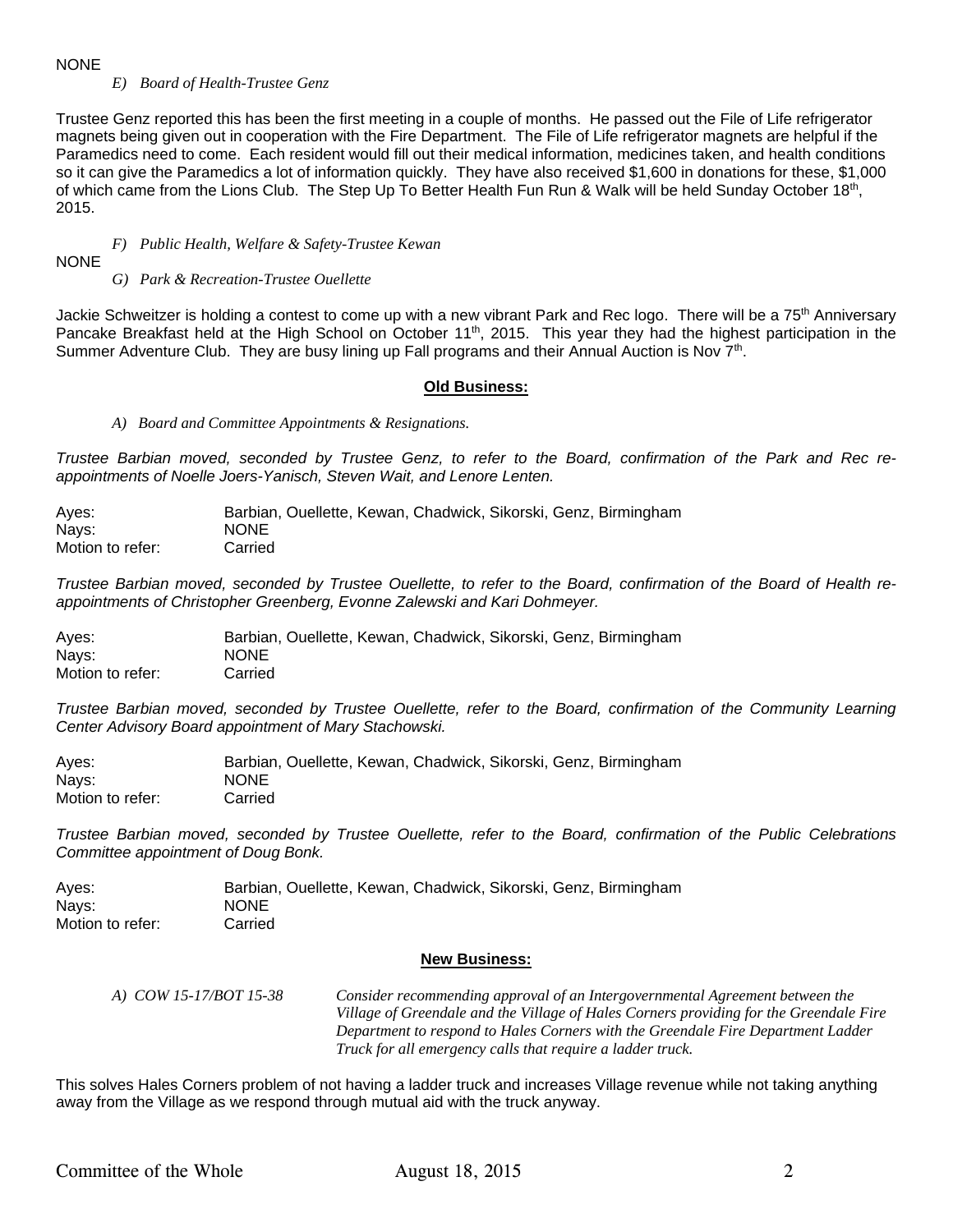*Trustee Barbian moved, seconded by Trustee Ouellette, to refer the approval of an Intergovernmental Agreement*  between the Village of Greendale and the Village of Hales Corners providing for the Greendale Fire Department to respond to Hales Corners with the Greendale Fire Department Ladder Truck for all emergency calls that require a ladder *truck to the Board for approval.* 

Ayes: Barbian, Ouellette, Kewan, Chadwick, Sikorski, Genz, Birmingham Nays: NONE Motion to refer: Carried

Trustee Genz thanked Chief Saidler for this mutually beneficial intergovernmental cooperation.

 *B) COW 15-18/BOT 15-39 Recommend Temporary Facilities and Update Construction Project at the Greendale Safety Center for the Fire Department - Request for approval to bid project.*

Director of Inspection Services Satula presented the plans. It included increasing the overhead garage door to be able to fit the ladder truck, constructing a dorm facility and storage rooms below the courtroom, remodeling the existing Police Department break room to accommodate a full service kitchen, removing the curbing and pavement to accommodate fire truck maneuvering patterns and provide employee parking areas.

*Trustee Chadwick moved, seconded by Trustee Barbian, to refer the approval of the Recommend Temporary Facilities and Update Construction Project at the Greendale Safety Center for the Fire Department - Request for approval to bid project, to the Board for approval.* 

| Aves:<br>Nays:<br>Motion to refer: | NONE.<br>Carried    | Barbian, Ouellette, Kewan, Chadwick, Sikorski, Genz, Birmingham                                                                               |  |  |  |
|------------------------------------|---------------------|-----------------------------------------------------------------------------------------------------------------------------------------------|--|--|--|
| C)                                 | COW 15-19/BOT 15-40 | Review and consider recommending purchasing an ID Networks Criminal Live<br>Scan Booking Station package for the Greendale Police Department. |  |  |  |

Chief Malasuk presented three bids for a new fingerprint scan machine. It is federally mandated that the Police send in all prints to the Federal Fingerprint Database. Since the ID Networks scanner is the newest technology, Chief Malasuk doesn't anticipate any additional costs in the near future.

*Trustee Chadwick moved, seconded by Trustee Barbian, to refer the approval purchasing an ID Networks Criminal Live Scan Booking Station package for the Greendale Police Department not to exceed \$30,500 from funds from the Capital Outlay fund to the Board for approval.* 

| Aves:            | Barbian, Ouellette, Kewan, Chadwick, Sikorski, Genz, Birmingham |
|------------------|-----------------------------------------------------------------|
| Navs:            | <b>NONE</b>                                                     |
| Motion to refer: | Carried                                                         |

| 15-20/BOT 15-41 | Consider recommending approval of a Parade Permit Application – Greendale |
|-----------------|---------------------------------------------------------------------------|
|                 | Health Department – "Step Up to Better Health Fun Run and Walk".          |

Assistant Village Manager Jankowski presented the permit application. This is an annual event which will be held on Sunday October 18<sup>th</sup> from 10:30 a.m. to 4:00 p.m. They are expecting around 400 participants and will not need any roads closed as they walk pathways.

*Trustee Chadwick moved, seconded by Trustee Barbian, to refer the approval of a Parade Permit Application – Greendale Health Department – "Step Up to Better Health Fun Run and Walk" – to the Board for approval.* 

Trustee Chadwick asked that the paths be marked with chalk rather than paint.

| Aves:            | Barbian, Ouellette, Kewan, Chadwick, Sikorski, Genz, Birmingham |  |  |  |
|------------------|-----------------------------------------------------------------|--|--|--|
| Nays:            | <b>NONE</b>                                                     |  |  |  |
| Motion to refer: | Carried                                                         |  |  |  |